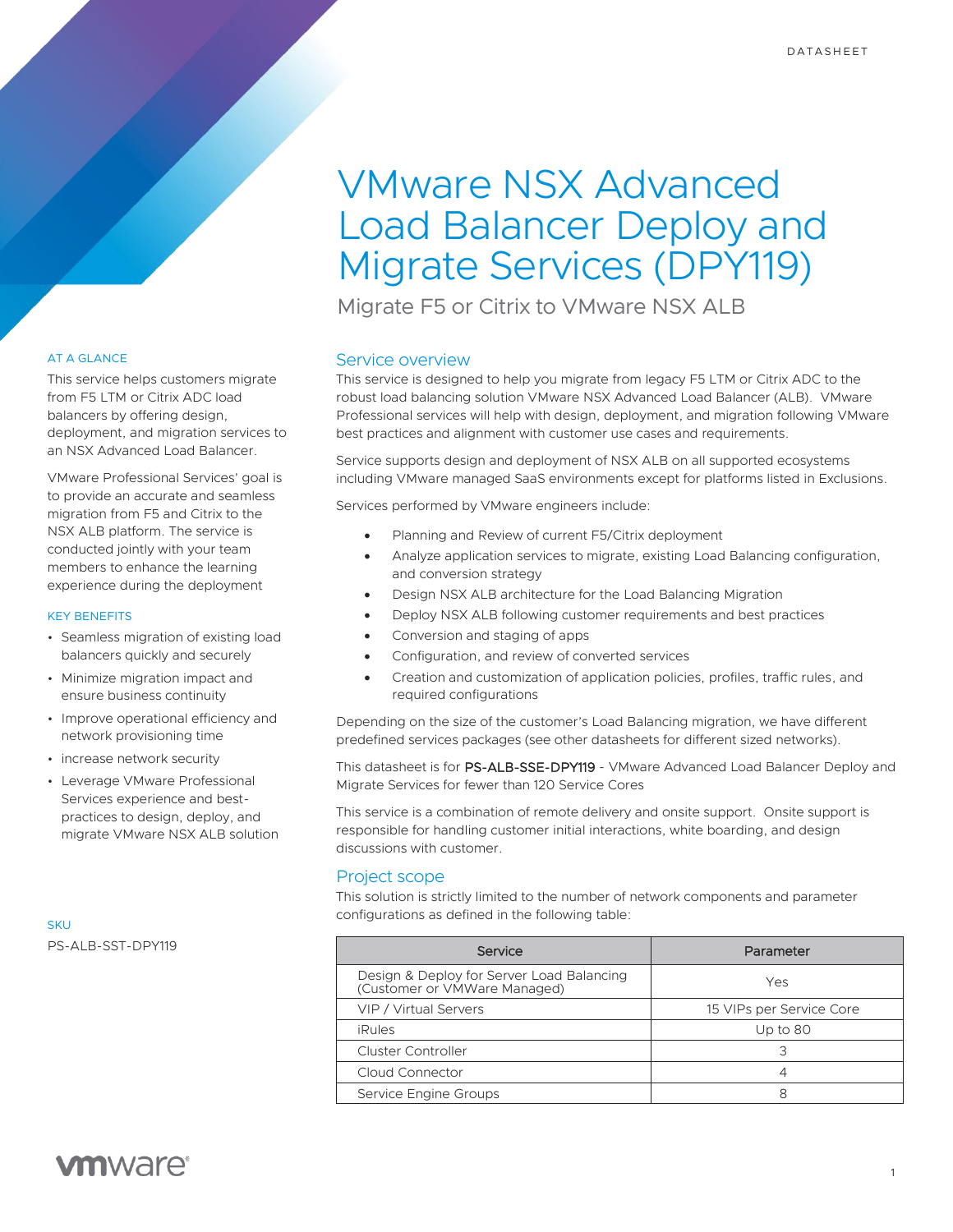| Service Engines |         |
|-----------------|---------|
| Number of Sites | Jp to 3 |

# Out of scope

The following are out-of-scope items for this project.

- Only English Speaking and non-government Customers
- Design, deployment, configuration, or migration-related work for NSX ALB (AVI) GSLB and WAF components
- Design or deployment on Openstack, Openshift, or Kubernetes platforms
- Migrations of other load balancing solutions apart from F5 LTM & Citrix Netscaler ADC
- Installation and configuration of custom or third-party applications and operating systems on deployed virtual machines.
- Operating system administration including the operating system itself or any operating system features or components.
- Management of change to virtual machines, operating systems, custom or third-party applications, databases, and administration of general network changes within Customer control.
- Remediation work associated with any problems resulting from the content, completeness, accuracy, and consistency of any data, materials, or information supplied by the Customer.
- Installation or configuration of VMware products not included in the scope of this document.
- Installation and configuration of third-party software or other technical services that do not apply to VMware components.
- Configuration of VMware products used for the service other than those implemented for the mutually agreed to use cases.
- Customer solution training other than the defined knowledge transfer session.
- Performance testing of the VMware NSX ALB appliance.
- Performance testing of applications deployed on to VMware NSX ALB.
- Any other tasks are not explicitly stated within this SOW.
- Application traffic cutover

# Estimated Schedule

The project defined in this SOW is estimated to be for a duration of ten (10) weeks. VMware consulting services will operate according to a schedule agreed to by both parties. The consulting services are performed during normal business hours and workdays (weekdays and non-holidays).

The customer acknowledges that the estimated duration is indicative only and that VMware will not incur any penalty or forfeit any entitlement to payment, fees, or related expenses if the consulting services are not provided in accordance with the estimated duration.

| SKU               | Length of Engagement |
|-------------------|----------------------|
| PS-ALB-SST-DPY119 | 10 weeks             |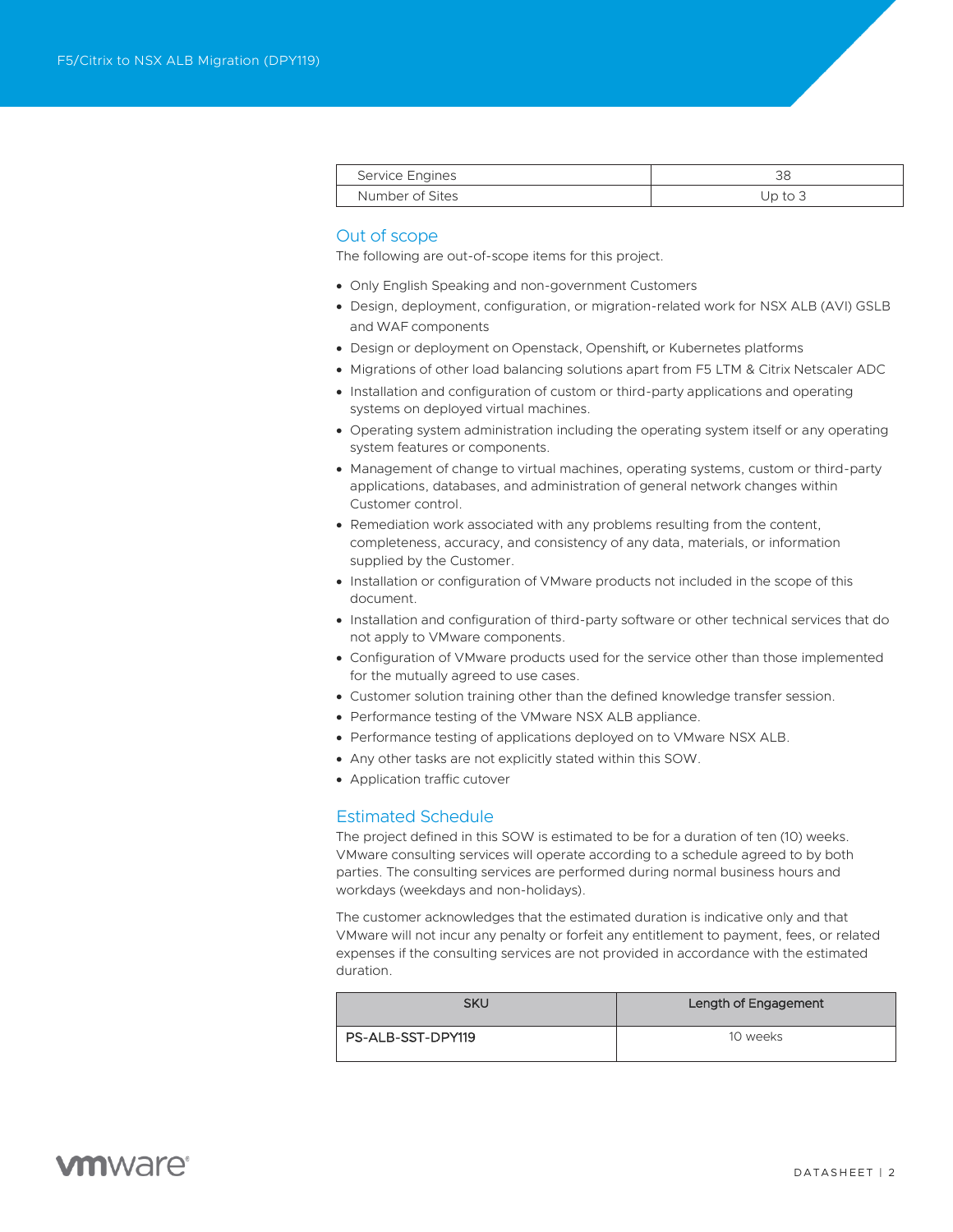# Project Activities

# Phase 1: Initiate

VMware Project Manager hosts one (1) project initiation call with key Customer and VMware stakeholders.

Topics to be discussed include the following:

- Project business drivers, scope, and objectives.
- Project deadlines, estimated timelines, scheduling, and logistics.
- Identification of key Customer team members with whom VMware will work to perform the tasks defined in this SOW.
- Participating team members are confirmed and contact details are exchanged to schedule the project kickoff meeting.

#### Deliverables

• One (1) project initiation call

#### Phase 2: Plan

VMware leads one (1) project kickoff meeting with Customer project sponsors and stakeholders to review expectations about the purpose of the engagement, the delivery approach, and estimated timelines.

The following are the objectives of the meeting:

- Introducing the VMware team, roles, and responsibilities.
- Describing the project goals, phases, and key dates.
- Agreeing on the communication and reporting process and creating a communications plan.
- Validating the project expectations and clarifying roles and responsibilities.
- Confirming prerequisites are met as detailed in the solution checklist for specified solutions.
- Presenting the solution overview for specified solutions including expected project results and deliverables.

The VMware Project Manager and the Customer Project Manager collaborate to develop the project plan.

#### Deliverables

- Communications plan
- One (1) project kickoff meeting
- Project Plan
- Solution checklist
- Solution overview presentation

# Phase 3: Execute

The key activities for this phase are organized in the following sub-phases:

- Design
- Implement
- Migrate
- Knowledge Transfer

## Execute: Design

VMware leads the Customer project team in a series of workshops to develop a design. VMware does the following:

# **vm**ware<sup>®</sup>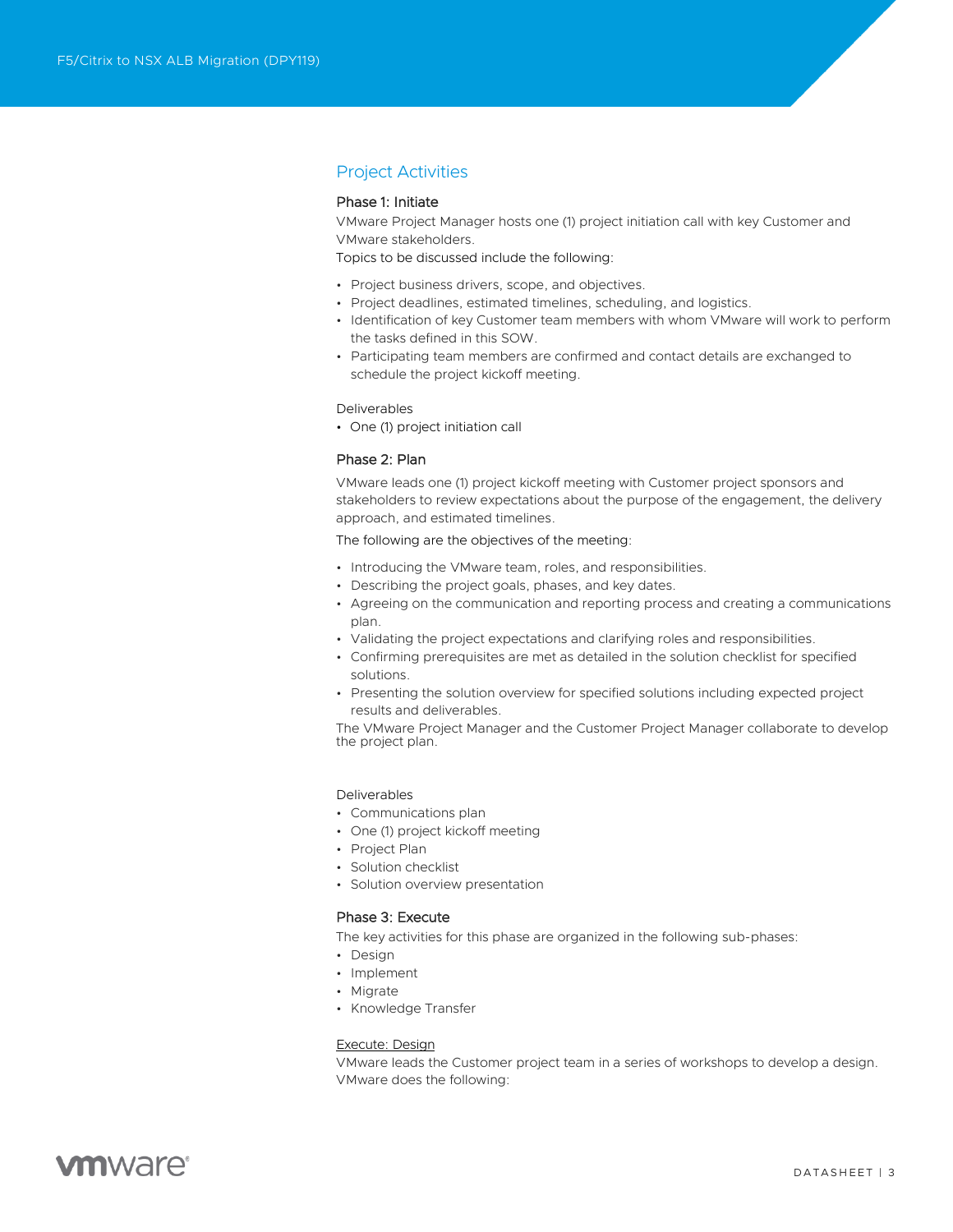• Documents the design for the specified VMware solutions in the solution design document(s).

#### Deliverables

• Solution design document

#### Execute: Implement

VMware implements the solution according to the VMware solution specification. VMware does the following:

- Implements the specified solutions as detailed in the specification workbooks.
- Verifies the implementation and documents results in the verification workbooks for the specified solutions.

#### Deliverables

- Solution specification workbook
- Solution verification workbook

#### Execute: Migrate

VMware performs the migration of the solution from the current to the desired state according to the Customer objectives, constraints, and policies.

#### Deliverables

• Migration Execution Plan Workbook

#### Execute: Knowledge Transfer

VMware conducts knowledge transfer sessions covering the design, implementation, and operational considerations relating to the scope of this project. VMware does the following:

- Conducts up to four (4) hours of knowledge transfer sessions for appropriate Customer representatives.
- Provides an adoption guide document(s) containing operational guidance for the specified solutions.

Note: For the avoidance of doubt, the Knowledge transfers herein do not comprise VMware product training or certification courses as offered by the VMware Education unit - *<http://mylearn.vmware.com/mgrreg/index.cfm>*.

#### Deliverables

- Adoption guide document
- Knowledge transfer workshop presentation
- Up to four (4) hours of knowledge transfer sessions

# **vm**ware<sup>®</sup>